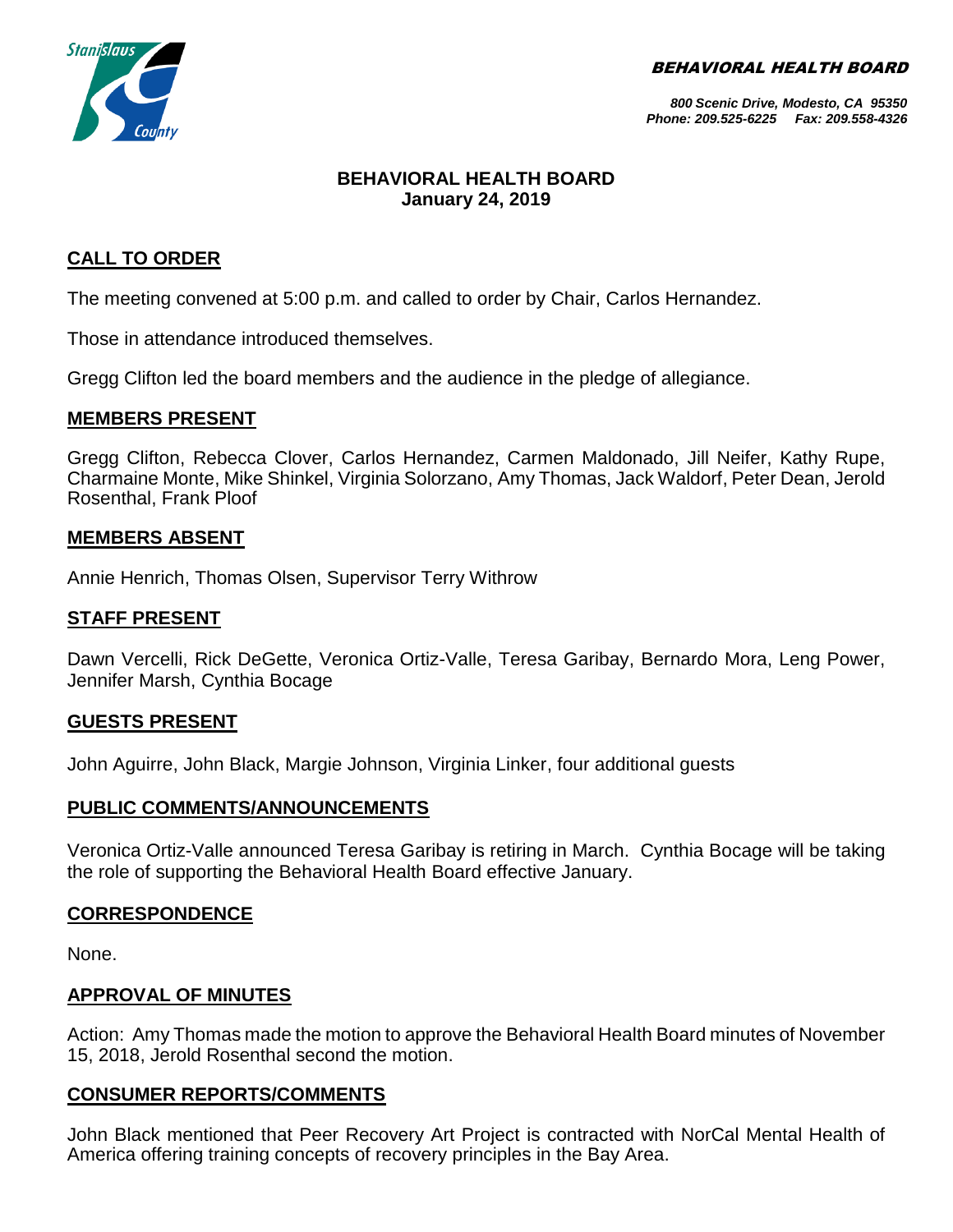# **FAMILY MEMBER REPORTS/COMMENTS** – None.

## **BOARD OF SUPERVISORS REPORT** – None.

### **PRESENTATION – Stanislaus County Opioid Safety Coalition**

Dr. Bernardo Mora, BHRS Medical Director, presented on the Stanislaus County Opioid Safety Coalition mission and its efforts. The PowerPoint presentation also referenced to the opioid epidemic impacts at the local and national level, including ongoing projects of the coalition in the areas of Community Education and Outreach; Opioid Use Disorder Treatment; and Provider Education and Safer Prescribing Practice. Copies of the presentation was distributed.

In addition, Dr. Mora invited members to register for the Stanislaus County Opioid Awareness Summit being held on March 27, 2019, at the Modesto Centre Plaza 8:30 a.m. – 4:30 p.m. For additional information, please refer to the website at [www.StanCountyRxSafety.org](http://www.stancountyrxsafety.org/) .

# **COMMITTEE REPORTS**

### Executive Committee

Carlos Hernandez, Chair, requested that committee Chairs, if unable to attend the BHB Meeting, to designate a committee member to provide an update. In addition, Carlos encouraged the committees to discuss alternating the role of committee chair amongst their committee. Carlos specified that a vacancy still exists in the Impact - Department Run Services Committee and encouraged members to consider this opportunity.

### Administrative, Fiscal Management Committee

Gregg Clifton reported that the committee reviewed and discussed the BHRS funding streams.

### Managed Care Committee

No report.

### Prevention and Community Education/Outreach Committee

No report.

### Impact - Department Run Services Committee

Frank Ploof reported that an overview of the Telecare CARE program was provided during the meeting.

### Impact – Contract Run Services Committee

Frank Ploof reported that the committee conducted two site visits, one in December and one in January at Center for Human Services and Central Star Behavioral Health.